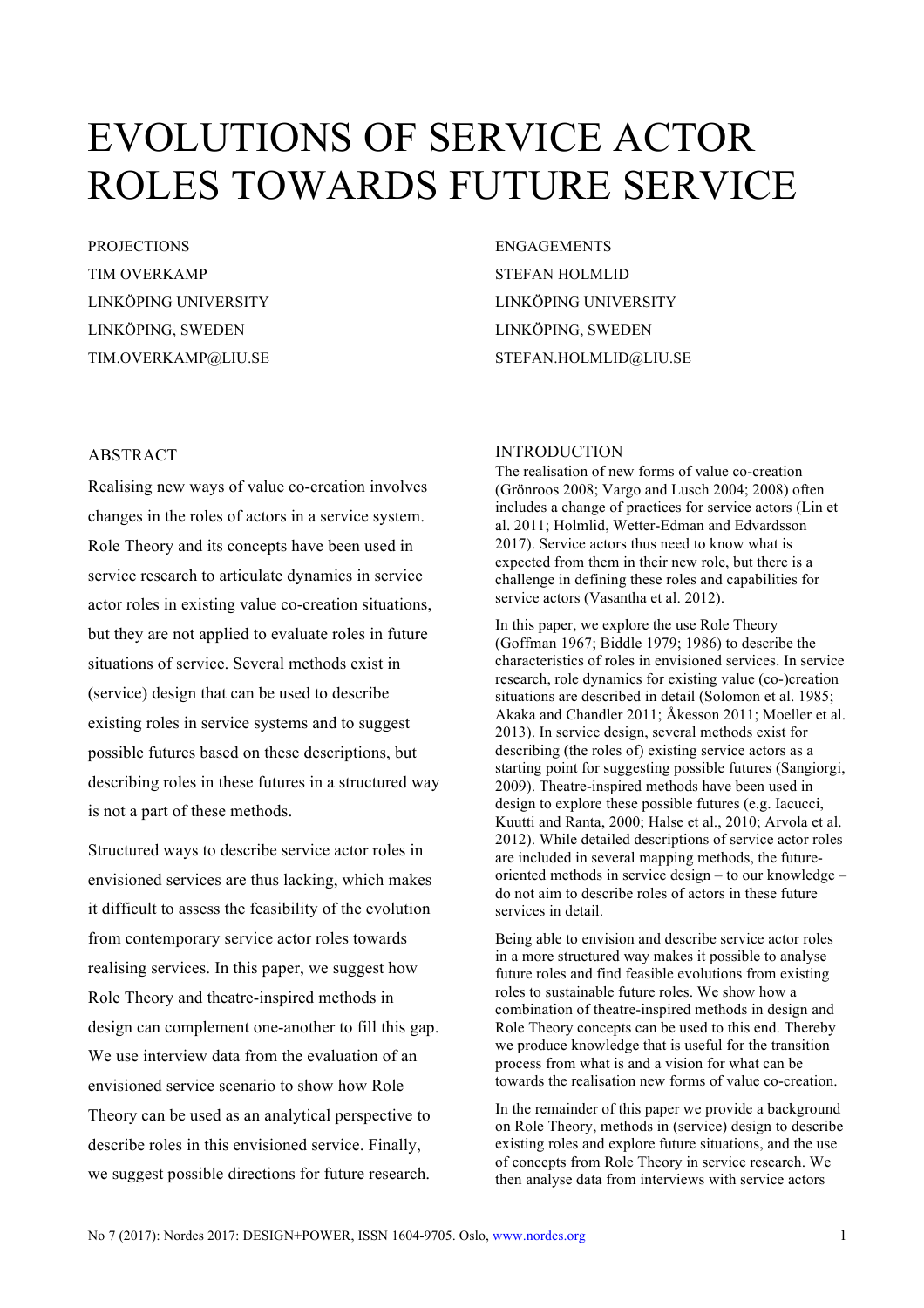regarding a future service scenario, to explore the use of Role Theory as an analytical perspective. We discuss the outcomes of this exploration and we make suggestions for future research.

# BACKGROUND

Role theory builds on a theatre metaphor and is concerned with the behaviour of people in different social positions (e.g. teachers, police officers, etc.), which are called roles (Biddle 1979; 1986; Guirguis and Chewning 2005). The behaviour of those who occupy a social position (i.e. role) is shaped by expectations for this behaviour (Biddle 1979). Expectations are directed towards the role(s) are of an object person and uttered by subject persons, based on the subject persons' norms, beliefs and preferences (Biddle 1979). There can be many – internal and/or external – expectations for a certain role, which can lead to role overload (Biddle 1979; 1986). A lack of consensus or contradictions in role expectations can causes role conflict (ibid.). Finally, role ambiguity occurs when expectations for a role are not clearly defined, making it hard for role bearers to know whether they behave in line with expectations for their role. Role overload, role conflict and role ambiguity can cause role stress (Guirguis and Chewning 2005).

Our conception of roles is in line with symbolic interactionist and cognitive role theory (Biddle 1986; Guirguis and Chewning 2005). We see roles and the expectations tied to them as organic. In other words, we see a role as something that cannot be designed a priori and something that evolves over time.

#### ROLES IN SERVICE RESEARCH

In service research, Role Theory and the concept of roles have been used to analyse and describe behavioural dynamics in service encounters, to manage roles in these encounters (e.g. Broderick 1998; 1999). Roles can be combined into role constellations, where the respective needs, strengths, knowledge, etc. of the roles in such role constellation complement each other (Åkesson 2011). Customers can take various roles and act differently in the service (Chervonnaya 2003; Moeller et al. 2013). They can be given the freedom to define their role (role making) or be expected to perform a predefined role (role taking) (Larsson and Bowen 1989). The roles of service employees are to a large extent steered by expectations from the service organisation (Paul, Hennig-Thurau and Groth 2015) and the customer. Service employees need to be able take a complementary role, to enable successful value cocreation (Åkesson 2011; Ng, Plewa and Sweeney 2016). Sources of role stress for employees are discussed, such as contradicting expectations towards the employee role (De Jong and De Ruyter 2004) or emotional labour (Grayson 1998). In the discourse on the use of Role Theory, roles have both been framed as being performed during dyadic service encounters (e.g. Solomon et al. 1985) and as a resource that can be

integrated to co-create value (Baker and Faulkner 1991; Akaka and Chandler 2011). In this latter view, roles are not tied to a specific actor. Instead, multiple actors can each perform a part of a role (ibid 2011).

#### ROLES IN (SERVICE) DESIGN

In service design, Role Theory has been used to describe roles (changes) for a service provider and customer during customer involvement in new service development (Peltonen 2017). The theory has also been suggested as a tool to help design the "stage" and "props" that support service actors in their respective roles (Hatami 2011). There several methods for describing roles of actors in existing service systems, such as Activity System Maps (Sangiorgi and Clark 2004), Stakeholder maps (Stickdorn and Schneider, 2011) or Map of interactions (Morelli 2006). To explore future situations of service, theatre-inspired methods are used, like role playing (Stickdorn and Schneider 2011), bodystorming (Oulasvirta, Kurvinen and Kankainen 2003), experience prototypes (Buchenau and Fulton Suri 2000) and service walkthroughs (Arvola et al. 2012). Theatre has also been used in design for empathy building, experience design and participatory design (Macaulay et al. 2006). It can help design and evaluate bodily experiences or to develop empathy for bodily experiences (e.g. Boess 2008). Enactment of work has been used to communicate ethnographic data (Buur and Larsen 2010; Buur and Torguet 2013) and to link data collection and idea generation (Iacucci, Kuutti and Ranta 2000). Acting out scenarios of future interactions, rather than talking about them, provides embodied knowledge (Kuutti, Iacucci and Iacucci 2002). Acting out scenarios in (the user's) context provides additional insights (Iacucci Kuutti and Ranta. 2000). Furthermore, theatre has been used as a common language that connects the language of designers and users (Ehn 1992; Ehn and Sjögren 1991; Brandt and Grunnet 2000). In addition, theatre is used to stage "imaginative places that are radically distant from the places of current practice" (Brodersen, Dindler and Iversen 2008:19). Forum theatre can help designers to work with social change (e.g. Boess 2008), or facilitate changes in an organisation (Buur and Torguet 2013). Theatre-inspired methods have also been used to receive better feedback for envisioned products (Sato and Salvador 1999). More recently, post- dramatic theatre forms have been explored, which connect "a range of different forms of performance, improvisation, and participatory theatre under the same umbrella term" (Ryöppy et al. 2016, p. 462).

#### INTEGRATE KNOWLEDGE AREAS

In service research, Role Theory and the concept of roles have been applied to (describe) existing value cocreation situations (see table 1), but not to describe roles in envisioned value co-creation.

Theatre has been used in (service) design to describe current roles, interactions and contexts as well as envision and explore future situations (of service) (see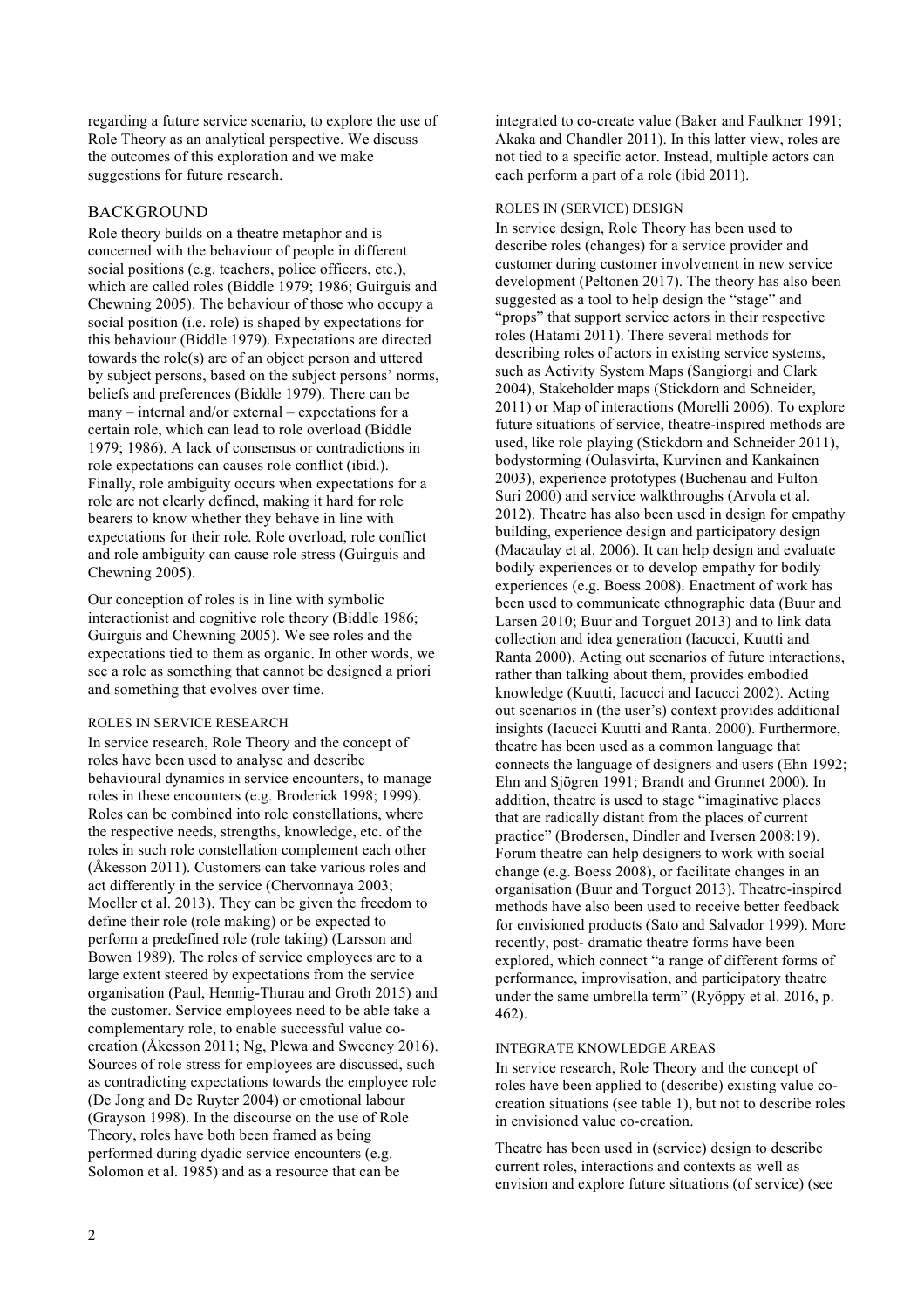table 1). However, to our knowledge, the use of theatre in design does not make roles an explicit object of design.

Taken together, the work on theatre-inspired methods in design, Role Theory and roles in service research can provide a way to envision *and* describe roles in future services, which fills the identified gap in literature (see also table 1, top-right corner).

Table 1: Overview of earlier work regarding roles in service systems

|                                       | <b>Existing service</b>                                                                                                                            | <b>Future service</b>                                                                                                                                                                                              |  |  |  |  |
|---------------------------------------|----------------------------------------------------------------------------------------------------------------------------------------------------|--------------------------------------------------------------------------------------------------------------------------------------------------------------------------------------------------------------------|--|--|--|--|
| <b>Description</b><br>of roles        | Customer and<br>service provider<br>roles during<br>dyadic service<br>encounters                                                                   |                                                                                                                                                                                                                    |  |  |  |  |
|                                       | Use of Role<br>Theory to explain<br>and manage role<br>dynamics                                                                                    |                                                                                                                                                                                                                    |  |  |  |  |
|                                       | Roles as resource<br>for value co-<br>creation                                                                                                     |                                                                                                                                                                                                                    |  |  |  |  |
| <b>Methods</b><br>related to<br>roles | <b>Activity System</b><br>Map, Stakeholder<br>maps, Map of<br>interactions<br>Enact roles (based<br>on ethnographic<br>data) to develop<br>empathy | Explore possible<br>futures using theatre-<br>inspired methods<br>such as scenarios,<br>role play, experience<br>prototyping,<br>bodystorming,<br>service walkthrough,<br>forum theatre, post-<br>dramatic theatre |  |  |  |  |

#### METHOD

We are part of a service development project by a producer of trucks and buses. Through the project, the producer aims to improve the process of troubleshooting and repairing trucks and buses. More specifically, it aims to do so by developing and deploying software that can provide step-by-step support for troubleshooting, both remotely and when a vehicle is in a workshop. Besides this, additional touchpoints will be introduced, where remote troubleshooting will be performed by what we will refer to as "helpdesk".

We conducted 26 semi-structured interviews (Creswell 2014) with workshop personnel, customers of the truck and bus producer, and telephone operators of a roadside assistance department run by the truck and bus producer (whose focus is to connect a driver to a workshop in case of a breakdown at the side of the road). The interviews were conducted by one of the authors, in Spain (4 customers, 7 workshop employees), Germany (3 customers, 10 workshop employees) and Sweden (2 assistance operators), in spring 2016. The interviews started by talking about today's work situation, including what would happen in case a vehicle encountered issues. Then, the new service idea was

introduced, using both a textual description and visual scenario (see Figure 1). The visual was the outcome of an earlier workshop session with members of the project development team. The remainder of the interview focused on consequences that realisation of the envisioned service and deployment of the technology would have on the work of actors in the existing service system. During the interviews in Spain and Germany, an interpreter (an employee of the distributor) was present to translate from and to English. In Spain, all interviewees replied in Spanish and their replies were translated by the interpreter. In Germany, some of the interviews were (partly) conducted in English and translations were done in part by the interpreter and in part by one of the authors, during transcription. The interviews were audio-recorded and transcribed. One of the authors analysed the interview transcripts, using Role Theory as an analytical perspective.

# FINDINGS

When reflecting on consequences for their work, some actors from the workshop considered that the work done by the helpdesk would offload the workshop. Others thought it would increase their work or take away attention from their current work. Not just if someone from the workshop would fulfil helpdesk role of remote troubleshooting, but also the handover from helpdesk to workshop alone was considered an extra effort, presumably for the workshop manager. As receptionist #1 commented: 'the workshop manager has to receive the calls from customers, organise the workshop, open work orders and also check the work of the technicians and also decided in terms of this information. That would be too much work for the same person.' This receptionist suggested that they may need a new position at the workshop that would take care of receiving calls from the helpdesk. For the mechanic, several things would change. The software would provide more information compared to today and a general direction in which to continue. Customer #5 even believed that: 'Based on the fault codes and the experience of the mechanic and the workshop you can determine whether it is a serious problem or whether you can drive on.' In addition to this, the step-by-step guidance in the software would help both experienced and unexperienced mechanics: 'A mechanic, even an unexperienced one, can work with the checklist and has the chance to find the problem in a shorter time' – technical manager #3. However, pulling up the case information in the software will take additional time and some considered this not to be part of the work of a mechanic: 'He thinks that he should focus on the repair and not also be involved in computer work.' – senior mechanic #3. Finally, the troubleshooting by the helpdesk and the suggestions in the software could also point the mechanic in the wrong direction.

For the representatives of the transportation company not much change was expected in their work. As junior mechanic #2 put it: 'You must call and you must also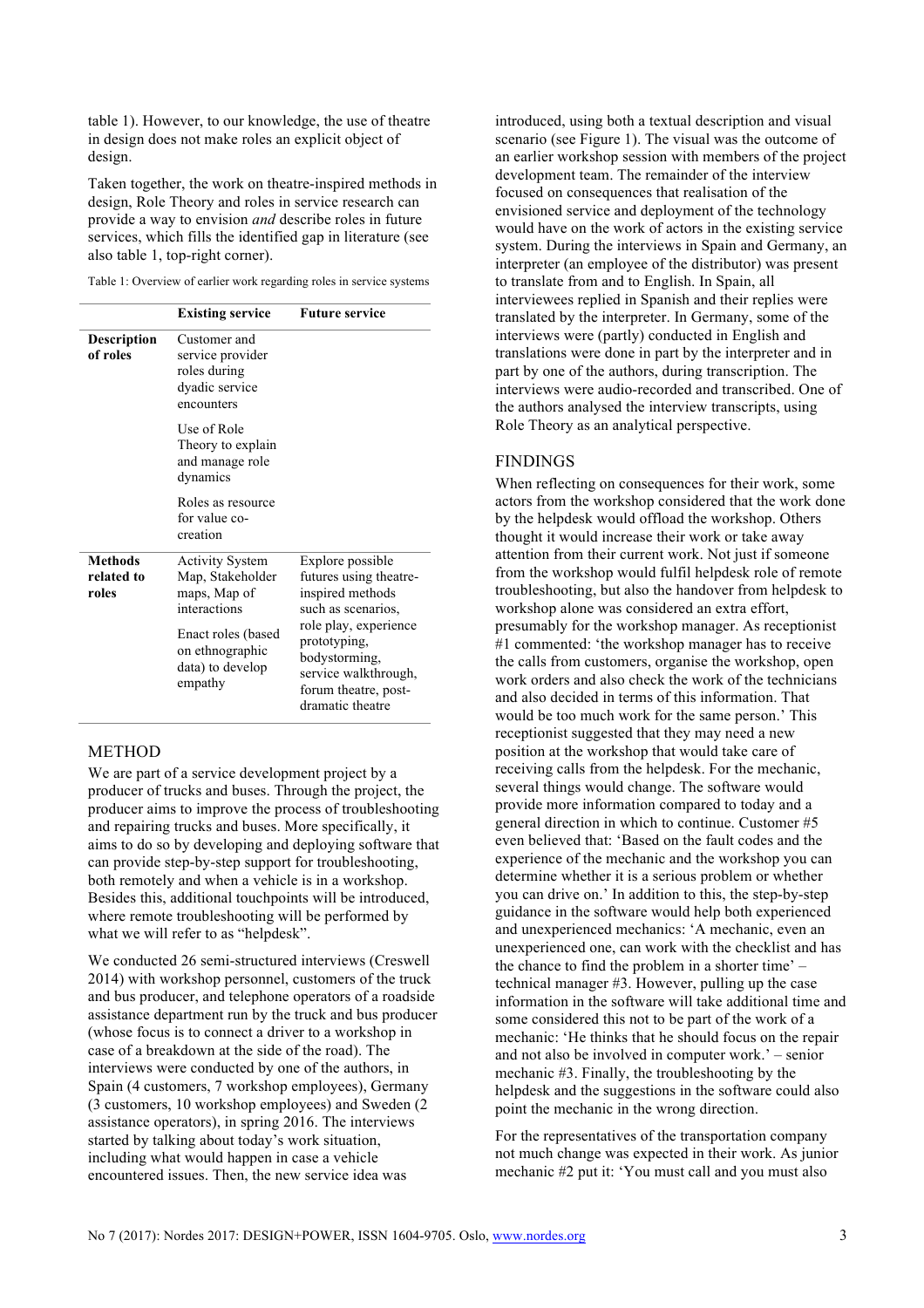| <b>Assess the problem</b>                                    |                                                                                                                                                      |                                                                                                                                                                                           |                                                                                                                         |                                                                                                                                                                           |                                                                                                                                        |                                                                                                                        |                                                                                                                                                 |                                                     |                                                                                                                                                                            |                                                                                                            |                                                                                                                                                                |  |
|--------------------------------------------------------------|------------------------------------------------------------------------------------------------------------------------------------------------------|-------------------------------------------------------------------------------------------------------------------------------------------------------------------------------------------|-------------------------------------------------------------------------------------------------------------------------|---------------------------------------------------------------------------------------------------------------------------------------------------------------------------|----------------------------------------------------------------------------------------------------------------------------------------|------------------------------------------------------------------------------------------------------------------------|-------------------------------------------------------------------------------------------------------------------------------------------------|-----------------------------------------------------|----------------------------------------------------------------------------------------------------------------------------------------------------------------------------|------------------------------------------------------------------------------------------------------------|----------------------------------------------------------------------------------------------------------------------------------------------------------------|--|
|                                                              | Problem occurs                                                                                                                                       |                                                                                                                                                                                           |                                                                                                                         |                                                                                                                                                                           | Guided troubleshooting by helpdesk (remote)                                                                                            |                                                                                                                        |                                                                                                                                                 |                                                     | Decision point                                                                                                                                                             |                                                                                                            |                                                                                                                                                                |  |
| What<br>happens<br>(action)                                  | <b><i><u>ROSECTION</u></i></b>                                                                                                                       | <b>SHIP county</b>                                                                                                                                                                        |                                                                                                                         | <b>SOFTWARE</b>                                                                                                                                                           | <b>SCIENCE</b>                                                                                                                         | €<br><b><i>INSTRUCTION CALLS</i></b><br><b>SCHOOL SCHOOL</b>                                                           | <b>Miller Company</b><br>check to the<br><b>SERVICE CORPORA</b><br><b>SERVICE</b><br><b>TEMPORATE</b><br><b>GERMANY WEEK</b><br>the property of | <b>Brigaden</b>                                     | <b>CARD MOVEMENT</b><br>to subside of the<br>and the United<br><b>ECONOMIC REPORT</b><br><b>Brown reads</b>                                                                | <b>SECURITY</b><br><b>SCALE CARD</b>                                                                       | <b>PERSONAL CAR</b><br><b>ANTIQUE VALUES</b><br>and competiting                                                                                                |  |
| Who is<br>involved<br>(roles)                                | <b>SERVICE</b>                                                                                                                                       | <b>Shiran</b><br><b>SHOP</b>                                                                                                                                                              | <b>SERVIE</b>                                                                                                           | <b>Sales of</b><br><b>Roomagan</b><br><b>Book Street</b><br>فتناه<br><b>DOM:</b>                                                                                          | <b>Black</b><br><b>Harakana</b><br><b>MAGE</b><br><b>CONTRACTOR</b><br><b>Right service</b><br><b>HELENE</b>                           | <b>House</b><br><b>Haraka</b><br><b>Sport</b><br><b>By Stewart</b><br><b>Benedict Henrico</b><br><b>Real Associate</b> | <b>Black</b><br><b>TELEVISION</b><br><b>SERVICE</b>                                                                                             | <b>Hillery</b><br><b>HEARING</b><br><b>SERVICE</b>  | <b><i><u>START OF START OF GROSS</u></i></b><br><b>Brown control</b><br><b>Retrieved Avenue</b><br><b>TORONTOWN</b><br><b>HEARING CREATE</b><br><b>CONTRACT</b><br>$-1000$ | <b><i><u>SHARRASH</u></i></b><br><b>Recognizione</b><br><b>REPAIRING COMPANY</b>                           | <b>ROSECTION</b><br><b>SENSITE</b><br><b>REAL FIRE</b><br><b>Room Street</b><br><b>HEARTH</b><br><b>SERVICE</b>                                                |  |
| <b>What is</b><br>needed in<br>3<br>each step<br>(resources) |                                                                                                                                                      |                                                                                                                                                                                           |                                                                                                                         |                                                                                                                                                                           | $\sim$<br><b>ANTIQUE TRANSVERS</b><br><b>CONTRACTOR</b><br><b>CONTRACT</b><br><b>CONTRACTOR</b><br><b>COMPANY</b><br><b>CONTRACTOR</b> | <b>SAFE</b><br><b>SHEET</b><br><b>SOUTHERN</b>                                                                         | <b>SOFTWARE</b><br><b>Secretary residents</b>                                                                                                   |                                                     | mar<br><b>GARCIER</b><br><b>The constitution</b><br><b>Mission and Mary</b><br>car the subset<br><b>REAL ARRANGE</b>                                                       | . .<br>a the count<br><b>Brand off County</b><br>to the street.<br><b>Book Harris</b><br><b>CARD COURT</b> | <br><b>Blue look</b><br><b>TOO SHORES</b><br><b><i>CONSTRUCTION</i></b><br><b>COLORADO AND</b><br>politicizing chief<br><b>THE GREATER</b><br>and other cases. |  |
|                                                              |                                                                                                                                                      |                                                                                                                                                                                           |                                                                                                                         |                                                                                                                                                                           | Solve the problem                                                                                                                      |                                                                                                                        |                                                                                                                                                 |                                                     |                                                                                                                                                                            |                                                                                                            |                                                                                                                                                                |  |
|                                                              | Handover helpdesk<br>to workshop (ws)                                                                                                                |                                                                                                                                                                                           | Vehicle to ws<br>or vice versa                                                                                          | Handover to<br>workshop                                                                                                                                                   | Handover<br>to mechanic                                                                                                                | €                                                                                                                      |                                                                                                                                                 | Guided troubleshooting and repair by mechanic<br>ı  |                                                                                                                                                                            |                                                                                                            | Feedback                                                                                                                                                       |  |
|                                                              | <b>HORACE</b><br><b>RECORDS TOOL</b><br><b>SHOW:</b><br><b>PERSONAL GRAN</b><br>ant series                                                           | <b>SOUTH PARTS</b><br><b>Windows</b><br><b>START THE</b><br><b>British Market Bay</b><br><b>THE SHOP AND</b><br><b>SERVICE</b>                                                            | <b>HORNER</b><br>an age and                                                                                             | Life soldiers.                                                                                                                                                            | <b>SOR CARD IN</b><br><b>Biometrical</b>                                                                                               | <b>REPORT OF</b><br><b>ROOM CARDS</b>                                                                                  | <b>SEARCHER</b><br><b>SECURITY</b><br><b>TORONTO AND</b><br><b>Harry</b>                                                                        | <b>SERVICE</b><br><b>SOFTWARE</b><br><b>Windows</b> | <b>TOURIST</b><br>and one                                                                                                                                                  |                                                                                                            | and a children continue.                                                                                                                                       |  |
|                                                              | <b><i><u>CONTERN</u></i></b><br><b>TOTALS!</b><br><b>AND CONTRACT</b><br><b>CONTRACTOR</b><br><b>Parmers</b><br><b>ROOM FOR</b><br><b>CONTRACTOR</b> | <b>SOUTH CONTRACT</b><br><b>Recognized</b><br><b>ROSENTAL</b><br><b>CONSULTANT</b><br><b>SERVICE CONTROL</b><br><b><i><u>Systematics</u></i></b><br><b>Card Avenue</b><br><b>CONTRACT</b> | <b>British</b><br><b>SERVICE AND REAL PROPERTY</b><br><b>Billiam Willia</b><br><b>ANTIQUE ARE</b><br><b>MOTOR START</b> | <b>ROSENIA</b><br><b>START</b><br><b>BEFORE</b><br><b>START</b><br><b>SERVICE CONTROL</b><br><b><i><u>STATE CARDS</u></i></b><br><b>Bar manufacturer</b>                  | <b><i><u>Systematics</u></i></b><br><b>ANGEL CARDSHIP</b><br><b>SERVICE CARDS</b><br><b>Broad of the country</b><br><b>Borner</b>      | <b>Mariners</b><br><b>SERVICE</b><br><b>SERVICES</b><br><b>SERVICE CONTROL</b>                                         | <b>Machinery</b><br><b>SERVICE</b><br><b>TORONTO</b><br><b>AND CONTRACT</b>                                                                     | <b>Bookland</b><br><b>HELE</b>                      | <b>Biologica</b><br><b>House</b>                                                                                                                                           | <b>Manager</b>                                                                                             | <b>Roman</b><br><b>The Contract Contract</b><br>all commercial<br><b>Property</b><br>alliance space                                                            |  |
|                                                              |                                                                                                                                                      |                                                                                                                                                                                           |                                                                                                                         | <b>CARL OF THE ART</b><br><b>Roomspread</b><br><b><i><u>STARTING OFFICE</u></i></b><br><b>ROOM BETWEEN</b><br><b>Tour Services</b><br><b>STATE AND</b><br><b>ANTIQUES</b> | <b>TOO AND AND AND</b><br><b>SOUTH CARD COLD</b><br>the reactions:                                                                     |                                                                                                                        |                                                                                                                                                 |                                                     | <b>Broad Gallery</b>                                                                                                                                                       |                                                                                                            | <b>STAN COL</b><br><b>START CARDS</b><br><b>Thought call</b><br>controlled by<br><b>START SER</b><br>The artisticated<br>Miller was shown to                   |  |

Figure 1: The visualisation of the service scenario that was used as underlay during the interviews with service actors

call today'. Others believed they would even have less work in the event of a breakdown. Furthermore, they would have a clearer estimate of the delay, which would allow them to update their customer more precisely about the new expected time of arrival. Regarding their involvement in the troubleshooting they could provide contextual knowledge and take decisions. The level of involvement would differ, depending on whether a transport company would have a contract with the workshop where they pay a fixed monthly fee or pay for each repair separately: '[I]f I would have a [fixed fee] contract then I would call for every little thing. Now I try to do everything myself'. – customer #6. Some representatives would want to be kept up to date continuously, while senior mechanic #5 mentioned that at least one of their customers would not be happy with constant updates.

Involvement of the driver to in the troubleshooting was brought up when consequences for the work of the driver was discussed. assistance operator #1, believed that the driver would be willing to help if they knew that it would lead to quicker help. Others were more doubtful whether the driver would be willing and able to help. One workshop manager mentioned that an

effective way to get drivers involved would be to get the transportation company to instruct their drivers to cooperate: 'We maybe have to spend time like selling this to the customer, that [the service] is important for this, for his operations. So he has to get the drivers involved into this process, otherwise that won't be easy.' – workshop manager #1. Regarding the ability to help, many of the interviewees commented on the differences in the technical knowledge of drivers today and that drivers would need more technical knowledge if they were to be involved in the remote troubleshooting. Technical manager #1 said: 'The driver needs to be more prepared. He needs to have technical basic knowledge. They need to know (…) the basics of the truck and mechanics.' – customer #1 mentioned that educating the drivers would be needed, but difficult, because in the drivers' schedules there is no time for training or courses.

The helpdesk role, of performing the initial troubleshooting, requires both social skills – to transmit the question to a driver – and technical skills. Regarding the former, customer #2 said: '[the helpdesk has] to be able to transmit and ask for specific things (…) because if they know how to do anything but they don't know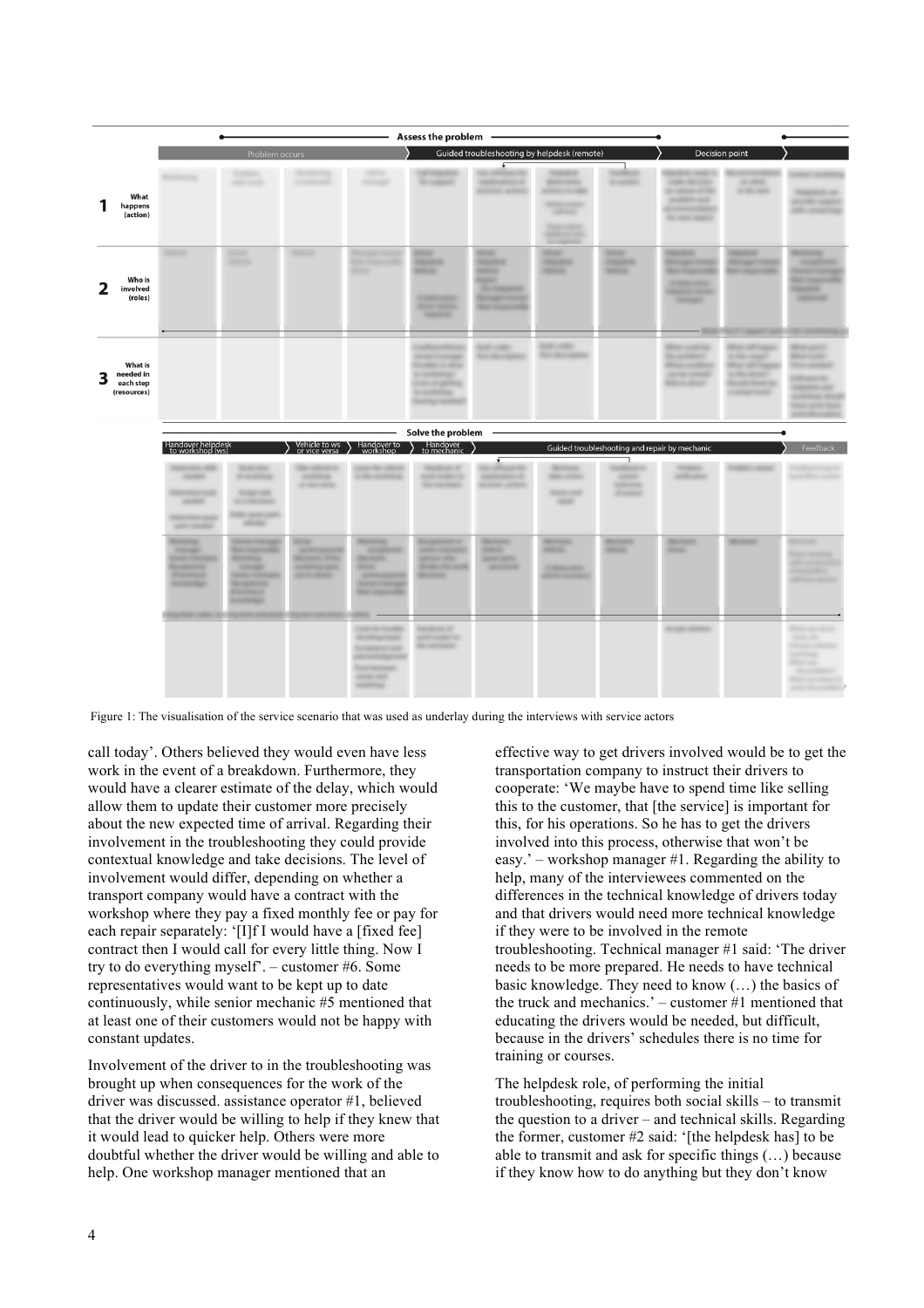how to ask the driver how to look for something, (…) that would be useless.'. Several interviewees, including the assistance operators themselves, believed that the current roadside assistance did not have the technical knowledge required for this work. Furthermore, the assistance operators commented that it would take extra time to finish a call if they would perform the work of the helpdesk, which went against their current role: 'You don't really have time to be on the phone such a long time. I have to try to close the call rather quick, because I have many different things at the same time that I need to do.' – assistance operator #2.

The interviewees considered the software to be a thinking aid for the mechanic, that it would provide a checklist of things to be done, without becoming a straitiacket: 'It would be better if the system tells you the steps without demanding things to be done in that order.' – workshop manager #3. Also, the software would be beneficial if it would be a central storage point of all information on the case, where all those involved could retrieve information that is valuable to them. To achieve this, workshop manager #5 suggested: 'Maybe build in something to get the feedback what the mechanic has done. That you cannot log out of the system until you have answered the questions.' Some also considered it helpful if the software could provide an assessment on whether it was safe to drive on. Others wondered whether the software alone could make that assessment.

Taken together, the interviewees discussed role expectations for their own future role, such as senior mechanic #3, who stated that he should not do computer work. They also mentioned expectations for roles of other service actors. For instance, customer #2 mentioned that the helpdesk should be able to know how to ask the driver for specific things. In addition to this, the interviewees mentioned several possible sources of role stress, such as role overload for the workshop manager if he would have to receive cases from the helpdesk or perform the remote troubleshooting. But also, in-between interviews, a lack of role consensus was apparent regarding updating the transportation company on the progress of the repair. Furthermore, role conflict, was discussed by assistance operator #2. Role taking was present in several interviews, mostly regarding (the reluctance to take) the helpdesk role. Role conformity was taken up by workshop manager #5, who mentioned that making it impossible to sign out of the software without saving performed work first would help mechanics to conform to their role of information logger. Another example was the suggestion of getting the transportation company to instruct their drivers to assist the helpdesk in the remote troubleshooting. This relates to how the likelihood of acceptance of role expectations by an object person may differ depending on who is the subject person.

We were also able to find role concepts discussed in service research. For instance, role variation among representatives of the transportations company, based on what type of contract they have. Also, role constellations were discussed, such as how the information providing role of the software and experience of the mechanic could complement each other to assess whether it would be possible to drive on.

We did not find instances of emotional labour, role making and role ambiguity in the data. We found two role aspects outside the scope of current literature. Firstly, the lightening of the role of workshop manager and mechanic if a helpdesk would do remote troubleshooting and preliminary diagnosis. We call this role mitigation. Secondly, an unease of the assistance operator towards taking on the role of the helpdesk as envisioned in the scenario, which we call role anxiety.

#### **DISCUSSION**

We want to explore the use of Role Theory to describe roles in envisioned services in a structured way. To that end, we have used this theory as an analytical perspective on the data from interviews where existing actors in a service system for troubleshooting and repairing trucks and buses used a scenario of an envisioned service to evaluate consequences of realising the service on their work. We were able to find the majority of Role Theory concepts in the data, which suggests that Role Theory has potential as a lens to describe and analyse roles in envisioned services. However, this work has to be seen as a first exploration that has several limitations. First of all, this study used scenarios, which are static and thus only allow (passive) evaluation of what is depicted. They do not facilitate exploration of alternative role descriptions or distributions of a role across multiple actors. Also, since we conducted the interviews with each actor separately, actors did not have a chance to comment on each other or experience the other's behaviour in the respective future roles. Dynamic methods, like roleplay, make exploring alternative role descriptions and distributions easier and allow service actors to interact with each other in their envisioned role. Such enactment also provides embodied knowledge, which passive evaluation of scenarios does not. For this service specifically, a limitation is the absence of the view of the drivers, which could not be interviewed due to their work schedules and lack of a fixed geographical location.

In this study, evaluations took place based on the description of the project and a scenario provided by the truck and bus producer. This can be seen as a position of power in at least two ways. Firstly, there already is a vision for the service and some roles, that is imposed on the interviewee. Secondly, the producer owns some of the workshops, thus having an influence on how work is done (as an employer). Role Theory might thus not be applicable as an analytical perspective in the same way in a context where service actors have little power over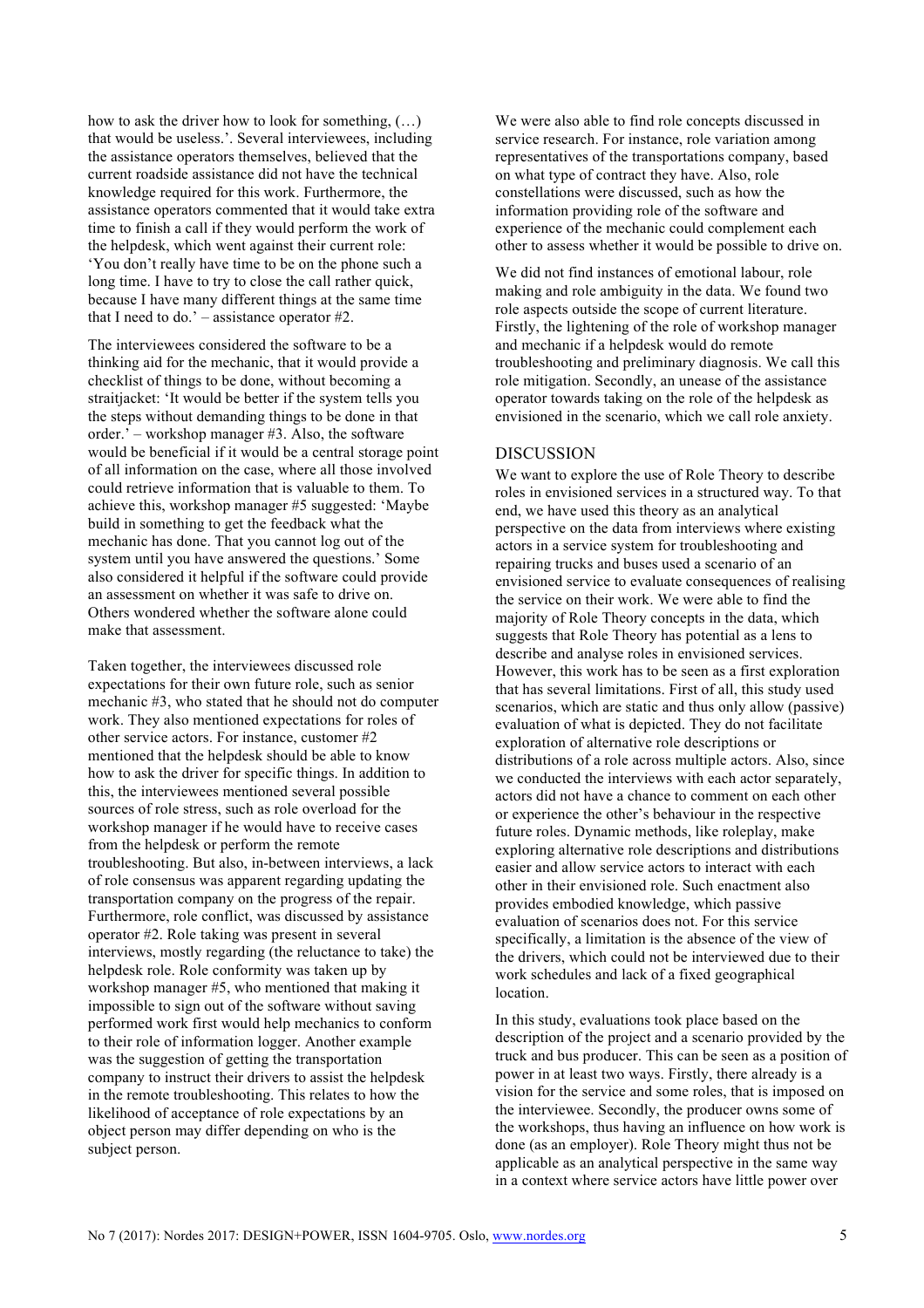the behaviour of other actors (e.g. in NGO services where actors participate on a voluntary basis).

Finally, it seemed that the interviewees considered the entire role of the helpdesk to be tied to one service actor. Here, the perspective presented by Akaka and Chandler (2011), where roles are not necessarily tied to one person, could have been used, to see in what ways the role of the helpdesk could be split up – possibly even over existing service actors – to create a feasible role distribution. This tactic could also prevent that a new role in a service becomes a jack of all traits, with role expectations that become impossible for anyone to meet. In any case, someone has to stick up for roles that do not exist yet, or balance a position of power that existing actors might have over this role (e.g. if all existing actors state that someone else should take this new role).

# **CONCLUSION**

New ways of value co-creation often influence existing roles of actors in service systems. Current research regarding roles of service actors shows how role characteristics in existing services can be described in detail but does not describe roles when envisioning and exploring possible future services. In this paper, we have applied Role Theory as an analytical perspective to interview data where individual service actors evaluated a scenario of a future commercial service. The majority of Role Theory concepts could be found, which suggests that of Role Theory can be used to describe and analyse roles in future services. Being able to describe and analyse the specifics of envisioned roles in future services helps to find feasible role evolutions towards realising such services. This work thus provides useful knowledge for the transitions from what is and what can be to realising new ways of value co-creation. Future work could look at dynamic methods to envision future roles, rather than the passive scenario used in this study.

#### ACKNOWLEDGEMENTS

This research was made possible by funding through the Vinnova program for Strategic Vehicle Research and Innovation (FFI), project DiaGuide2 Dnr: 2014-03942.

# **REFERENCES**

- Akaka, M. A. and Chandler, J. D. (2011) Roles as resources: A social roles perspective of change in value networks, Marketing Theory, 11(3), pp. 243– 260.
- Åkesson, M. (2011) Role constellations in value cocreation: a study of resource integration in an egovernment context. Karlstad university: PhD thesis.
- Arvola, M., Blomkvist, J., Holmlid, S. and Pezone, G. (2012) A service walkthrough in Astrid Lindgrens footsteps, In: Proceedings of the 3rd Service

Design and Innovation Conference (ServDes): Cocreating Services, Helsinki, Finland, pp. 21–29.

- Baker, W. E. and Faulkner, R. R. (1991) Role as Resource in the Hollywood Film Industry. American Journal of Sociology, 97(2), pp. 279– 309.
- Biddle, B. J. (1979) Role Theory: Expectations, Identities and Behaviors. New York, NY: Academic Press.
- Biddle, B. J. (1986) Recent Developments in Role Theory, Annual Review of Sociology, 12(1986), pp. 67–92.

Boess, S. (2008) First steps in role playing. In: Proceedings of the 26th annual conference on Computer-Human Interaction (CHI): art.science.balance, Florence, Italy, pp. 2017–2024.

Brandt, E. and Grunnet, C. (2000) Evoking the future: Drama and props in user centered design. In: Proceedings of the 6th Participatory Design Conference (PDC), New York, NY, pp. 11–20.

Broderick, A. J. (1998) Role theory, role management and service performance, Journal of services marketing, 12(5), pp. 348–361

Broderick, A. J. (1999) Role Theory and the Management of Service Encounters, The Service Industries Journal, 19(2), pp. 117–131.

Brodersen, C., Dindler, C. and Iversen, O. S. (2008) Staging imaginative places for participatory prototyping. CoDesign, 4(1), pp. 9–30.

Buchenau, M. and Fulton Suri, J. (2000) Experience Prototyping, In: Proceedings of the conference on Designing Interactive Systems (DIS): processes, practices, methods, and techniques, New York, NY, pp. 424–433.

Buur, J. and Larsen, H. (2010) The quality of conversations in participatory innovation, CoDesign, 6(3), pp. 121–13

- Buur, J. and Torguet, R. (2013) Ethnographic findings in the organizational theatre. In Proceedings of the 9th Ethnographic Praxis in Industry Conference, London, UK, pp. 143-160.
- Chervonnaya, O. (2003) Customer role and skill trajectories in services, International Journal of Service Industry Management, 14(3), pp. 347– 363.
- Creswell, J. W. (2014) Research design: qualitative, quantitative and mixed method approaches. 4th edition. Sage publications.
- Ehn, P. (1992) Scandinavian design: on participation and skill. In: Adler, P.S. and Winograd, T.A. (Eds.), Usability: Turning technologies into tools. Oxford University Press, New York, pp. 96–132.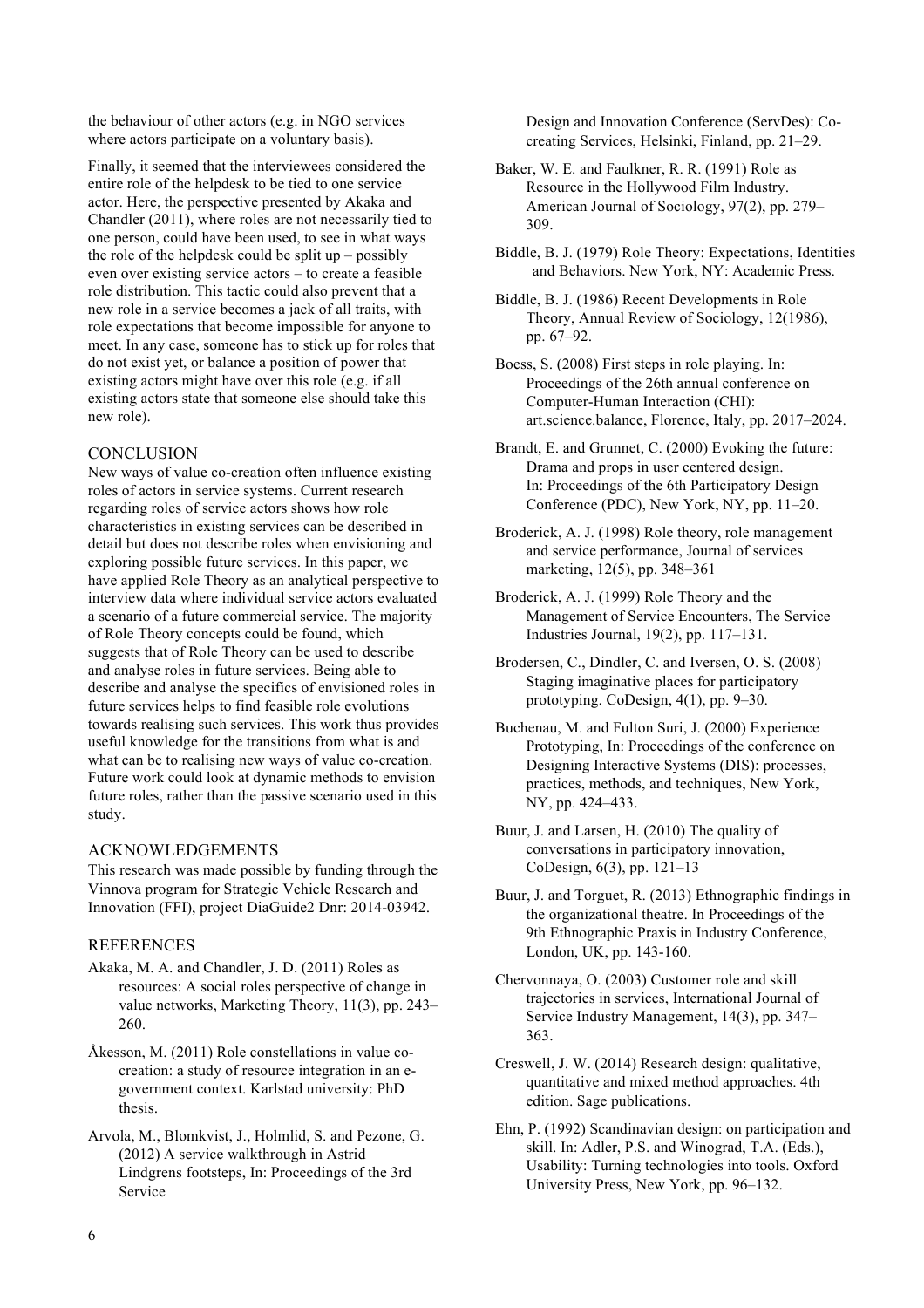Ehn, P., Sjögren, D. (1991) From system descriptions to scripts for action. In: Greenbaum, J. and Kyng, M. (Eds.), Design at Work: Cooperative Design of Computer Systems. Lawrence Erlbaum, Hillsdale, New Jersey, pp. 241–268

Goffman. E. (1967) *Interaction Ritual: Essays on Face to Face Encounters*. Chicago, IL: Aldine.

Grayson, K. (1998) Customer responses to emotional labour in discrete and relational service exchange, International Journal of Service Industry Management, 9(2), pp. 126–154.

Grönroos, C. (2008) Service logic revisited: who creates value? And who co-creates? European Business Review, 20(4), pp. 298–314

Guirguis, L. M. and Chewning, B. A. (2005) Role theory: Literature review and implications for patientpharmacist interactions, Research in Social and Administrative Pharmacy, 1(4), pp. 483–507.

Halse, J., Brandt, E., Clark, B. and Binder, T. (2010) Rehearsing the future. Copenhagen, Denmark: Danish Design School Press.

Hatami, Z. (2011) Facilitating Service Co-Production: A Dramaturgical Perspective. In: Proceedings of the 4th Nordic Design Research Conference (NorDes): Making Design Matter, Helsinki, Finland.

Holmlid, S., Wetter-Edman, K. and Edvardsson, B. (2017) Breaking free from NSD: Design and Service beyond new service development. In: Sangiorgi, D. and Prendiville, A. eds. Designing for service – key issues and new directions, Bloomsbury, pp. 95–104.

Iacucci, G., Kuutti, K. and Ranta, M. (2000) On the Move with a Magic Thing: Role Playing in Concept Design of Mobile Services and Devices. In: Proceedings of Designing Interactive Systems (DIS): Processes, Practices, Methods and Techniques, New York, NY, pp. 193–202.

Jong, A. de and Ruyter, K. De. (2004) Adaptive versus Proactive Behavior in Service Recovery: The Role of Self-Managing Teams, Decision Sciences, 35(3), pp. 457–491.

Kuutti, K., Iacucci, G. and Iacucci, C. (2002) Acting to know. In: Proceedings of the 4th Conference on Creativity & Cognition (C&C), Loughborough, UK, pp. 95–102.

Larsson, R. and Bowen, D. E. (1989) Organization and Customer: Managing Design and Coordination of Services, The Academy of Management Review, 14(2), pp. 213–233.

Lin, M. C., Hughes, B. L., Katica, M. K., Dining-Zuber, C. and Plsek, P. E. (2011) Service design and change of systems: Human-centered approaches to

implementing and spreading service design, International Journal of Design, 5(2), pp. 73–86.

Macaulay, C., Jacucci, G., O'Neill, S., Kankaineen, T. and Simpson, M. (2006) The emerging roles of performance within HCI and interaction design, Interacting with Computers, 18(5), pp. 942–955.

Moeller, S., Ciuchita, R., Mahr, D., Odekerken-Schröder, G. and Fassnacht, M. (2013) Uncovering Collaborative Value Creation Patterns and Establishing Corresponding Customer Roles, Journal of Service Research, 16(4), pp. 471–487.

Morelli, N. (2006). Developing new product service systems (PSS): methodologies and operational tools. Journal of Cleaner Production, 14(17), pp.1495-1501.

Ng, S. C., Plewa, C. and Sweeney, J. C. (2016) Professional Service Providers' Resource Integration Styles (PRO-RIS): Facilitating Customer Experiences, Journal of Service Research, 19(4), pp. 1–16.

Oulasvirta, A., Kurvinen, E. and Kankainen, T. (2003) Understanding contexts by being there: Case studies in bodystorming, Personal and Ubiquitous Computing, 7, pp. 125–134.

Paul, M., Hennig-Thurau, T. and Groth, M. (2015) Tightening or loosening the "iron cage"? The impact of formal and informal display controls on service customers, Journal of Business Research, 68(5), pp. 1062–1073.

Peltonen, S. (2017) Changing roles. Role theoretical approach to customer involvement in industrial service development. In: Proceedings of the 12th European Academy of Design Conference: Design for Next, Rome, Italy.

Sato, S. and Salvador, T. (1999) Playacting and Focus Troupes: Theater techniques for creating quick, intense, immersive, and engaging focus group sessions, Interactions, (September-October), pp. 35–41.

Ryöppy, M., Ylirisku, S., Friis, P. and Buur, J. (2016) Post-dramatic Theatre in Smart City Design. In: Proceedings of the 20th International Academic Mindtrek Conference, New York, NY, pp. 462– 465.

Sangiorgi, D. (2009). Building up a framework for Service Design research. In Proceedings of the 8th European Academy of Design conference: Design Connexity, Aberdeen, Scotland, pp. 415-420.

Sangiorgi, D. and Clark, B. (2004) Toward a participatory design approach to service design. In: Proceedings of the 8th Participatory Design Conference (PDC), Toronto, Canada, pp. 148–151.